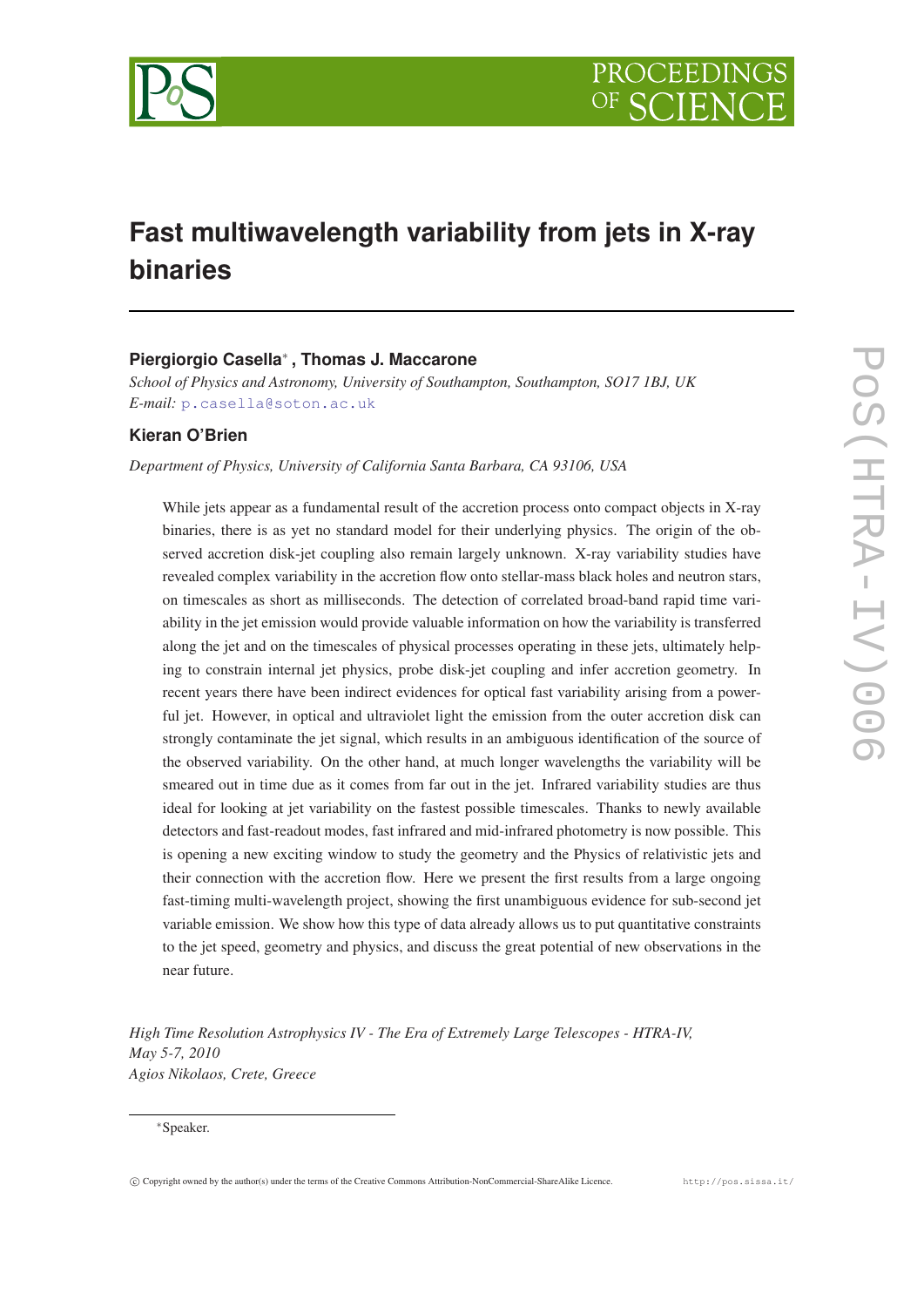### 1. Introduction

To date, jets have been discovered in a variety of astronomical objects over a wide range of gravitational regimes, from planetary nebulae to accreting white dwarfs, from stellar-mass black holes to supermassive AGN. Clearly, to reach a good understanding of such a general phenomenon would be interesting in its own right, but it would also be important given the important role that such jets have on the evolution of the launching systems (because of the power carried away from the accreting system), and given the influence they have on the surrounding media (e.g., the energetic feedback of relativistic jets in supermassive black holes has cosmological consequences).

The wealth of multi-wavelength observations of X-ray binaries (XBs) over the past decade have made clear the ubiquity of jets in these systems [[14\]](#page-7-0). The study of XB jets can be an important tool to understand the physics of jets and their link with the accretion flow, as the luminosity (thus plausibly the accretion rate) in these systems shows variability over several order of magnitudes and on timescales ranging from milliseconds to decades.

The presence of jets in XBs had been first proposed to explain the radio emission often observed in these objects and in analogy to the well known jets in AGN, and then confirmed in several cases though imaging. The overall spectrum of XBs is rather complex (see a simplified schematic view in Fig. [1\)](#page-2-0): the soft X-ray flux is generally believed to come predominantly from an accretion disc around the compact object, whose emission can extend down to optical or infrared wavelengths, while the hard X-ray flux is thought to arise from a hot Comptonizing corona and/or from the jet. Recently it has been shown that also the infrared emission includes a substantial contribution from the relativistic jet, in the hard states of XBs [\[6,](#page-7-0) [38\]](#page-8-0). Despite the rapid increase in our phenomenological understanding of jets from XBs, we still lack a fundamental understanding of how jets are powered and collimated, or what the bulk and internal properties of the jets are.

High-speed simultaneous optical/X-ray photometry of three accreting black holes (BHs) opened a new promising window. Complex correlated variability in the optical and X-ray emission [\[41](#page-8-0)] was seen from XTE J1118+480, while fast optical photometry of SWIFT J1753.5-0127 [\[10\]](#page-7-0) and GX 339–4 [[17\]](#page-7-0) revealed further complexity. [\[27\]](#page-8-0) explained the behaviour observed in XTE J1118+480 through coupling of an optically emitting jet and an X-ray emitting corona in a common energy reservoir. An alternative explanation comes from the magnetically driven disc corona model [\[31](#page-8-0)]: magnetic flares happen in an accretion disc corona where thermal cyclo-synchrotron emission contributes significantly to the optical emission, while the X-rays are produced by Comptonization of the soft photons produced by dissipation in the underlying disc and by the synchrotron process itself. The two explanations differ substantially in the predictions at infrared wavelengths, where a jet appears as the most probable origin for the emission [\[37](#page-8-0), see also Fig. [1\]](#page-2-0).

In order to solve these ambiguities and securely identify the jet variable component, we have started a large multi-wavelengh program, aimed at performing fast-timing simultaneous observations at different wavelengths of several XBs hosting both black holes and neutron stars. Here we report on the result of the first obtained dataset.

# 2. The first dataset: ISAAC + RXTE observations of GX 339–4

The BH candidate GX 339–4 is a recurrent X-ray transient [[29\]](#page-8-0). It has been detected as a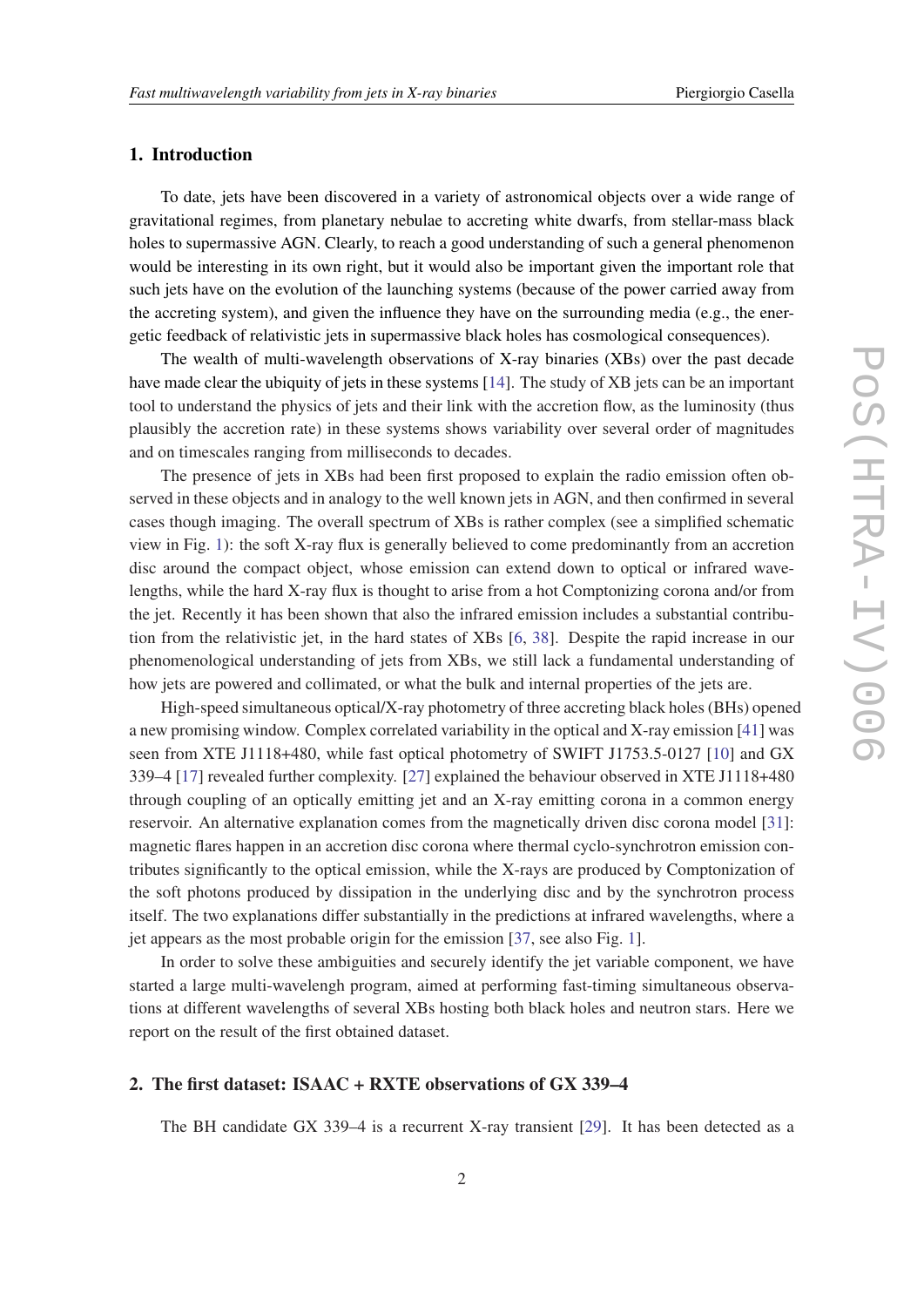<span id="page-2-0"></span>

Figure 1: Schematic representation of a typical broad-band energy spectrum of a black-hole X-ray binary in its hard state. The main spectral components are indicated and highly simplified. Several spectral components contribute to the optical emission, with different proportions depending on the source, while going toward longer wavelengths the jet becomes more and more dominant.

highly variable source from radio through hard X-rays [\[28,](#page-8-0) [5](#page-7-0), [7,](#page-7-0) and references therein]. Optical spectroscopy indicates a mass function of  $5.8 \pm 0.5$  M $\odot$  and a minimum distance of 6 kpc [\[21](#page-8-0), [22](#page-8-0)]. It is the first BH XB for which fast optical/X-ray correlated variability was observed [[34\]](#page-8-0). Multiwavelength campaigns clearly reveal a non-thermal contribution to the infrared emission in the hard state, most probably arising from a compact jet [[6](#page-7-0)]. Thus, we observed this source with high time resolution simultaneously in infrared and X-rays, aiming at identifying a possible variable jet component.

## 2.1 Data reduction

#### *Infrared*

We observed GX339-4 from ESO's Paranal Observatory on 2008 August 18th. We obtained fast Ks-band photometry with ISAAC (Moorwood et al. 1998) mounted on the 8.2-m UT1/ANTU telescope. The 23" x 23" window used encompassed the target, a bright 'reference' star located 13.6 arcsec south of our target and a fainter 'comparison' star 8.9-arcsec north-east of GX339-4 (respectively 2MASS17024972-4847361; Ks=9.5 and 2MASS17024995-4847161; Ks=12.8).

We used the "FastJitter mode" with a time resolution of 62.5 ms. This generated cubes of data with 2500 images in each cube and a small deadtime between cubes. The ULTRACAM pipeline<sup>1</sup> was used for the data reduction. We performed aperture photometry of the three sources

<sup>1</sup>We thank Tom Marsh for the use of the ULTRACAM pipeline software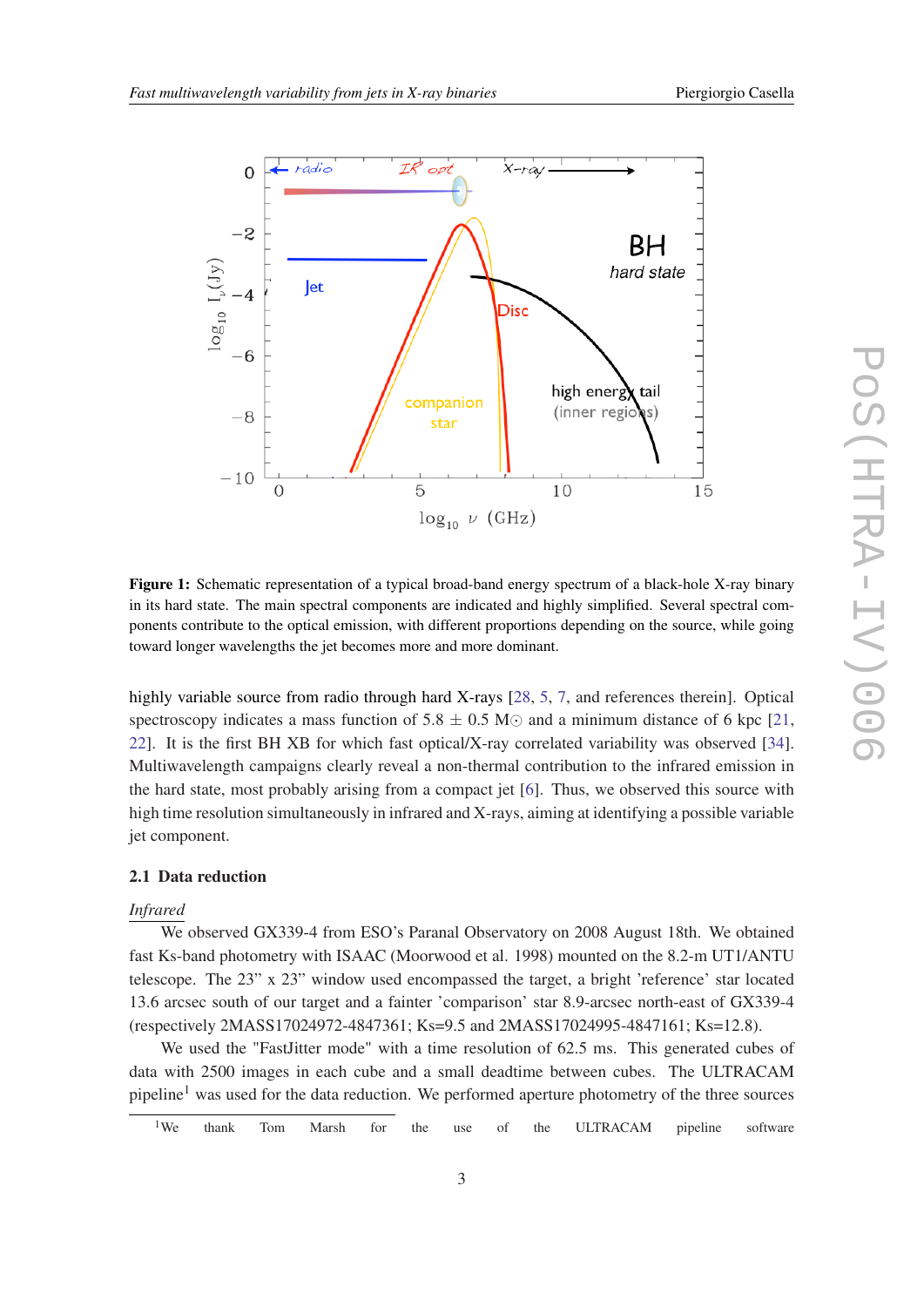<span id="page-3-0"></span>

Figure 2: *Left top panel:* A sample of the X-ray light curve of GX 339-4, obtained with the PCA onboard RXTE (2nd out of 3 satellite orbits). The data are background subtracted, in the 2-15 keV energy range, at 1-second time resolution. *Left bottom panel:* The simultaneous infrared light curve, obtained with ISAAC. We show the ratio between the source (average  $4.4 \times 10^5$  counts/s) and the reference-star ( $6 \times 10^6$  counts/s) count rates in the K*<sup>S</sup>* filter, at 1-second time resolution. The right ordinates show the de-reddened flux. We show the typical error bars in the top-left corner of each panel. *Right:* Cross-correlations of the X-ray and infrared light curves of GX 339–4 (positive lags mean infrared lags the X-rays). A strong, nearly symmetric correlation is evident in all the three time intervals, corresponding to different RXTE orbits. In the inset we show a zoom of the peaks, showing the infrared delay of ∼100 ms with respect to the X-rays. The inset also shows a slight asymmetry toward positive delays.

(target, reference and comparison stars) and used the bright reference star for relative photometry of the target and comparison stars. The positions of the aperture regions around the target and the comparison star were linked to the position of the bright reference star to allow for image motion and were updated at each time step. The atmospheric conditions were good and the resulting light curve for the comparison star was consistent with a constant, as expected. By combining all 250000 images, we estimate an average magnitude of  $Ks=12.4\pm0.2$  for GX 339–4, which corresponds to an average flux of F∼ 10−11*ergs*−<sup>1</sup> *cm*−<sup>2</sup> .

The time-stamp was generated from the DATE-OBS fits keyword, which represents the start time of the first image and the exposure time (DIT) of each subsequent image. A sample of the highly variable light curve for GX 339–4 is shown in the left-bottom panel of Fig. 2. *X-rays*

Simultaneously with the infrared observations, GX 339–4 was observed with the Proportional Counter Array (PCA) onboard the *Rossi X-ray Timing Explorer (RXTE)*. Two proportional counter units (PCUs) were active during the whole observation. The X-ray data span three consecutive satellite orbits, for a total exposure of 4.6 ksec. The Binned Mode (8 ms time resolution) was used for this analysis, using the 2-15 keV energy range (channels 0-35). The barycenter correction

<sup>(</sup>http://deneb.astro.warwick.ac.uk/phsaap/software/).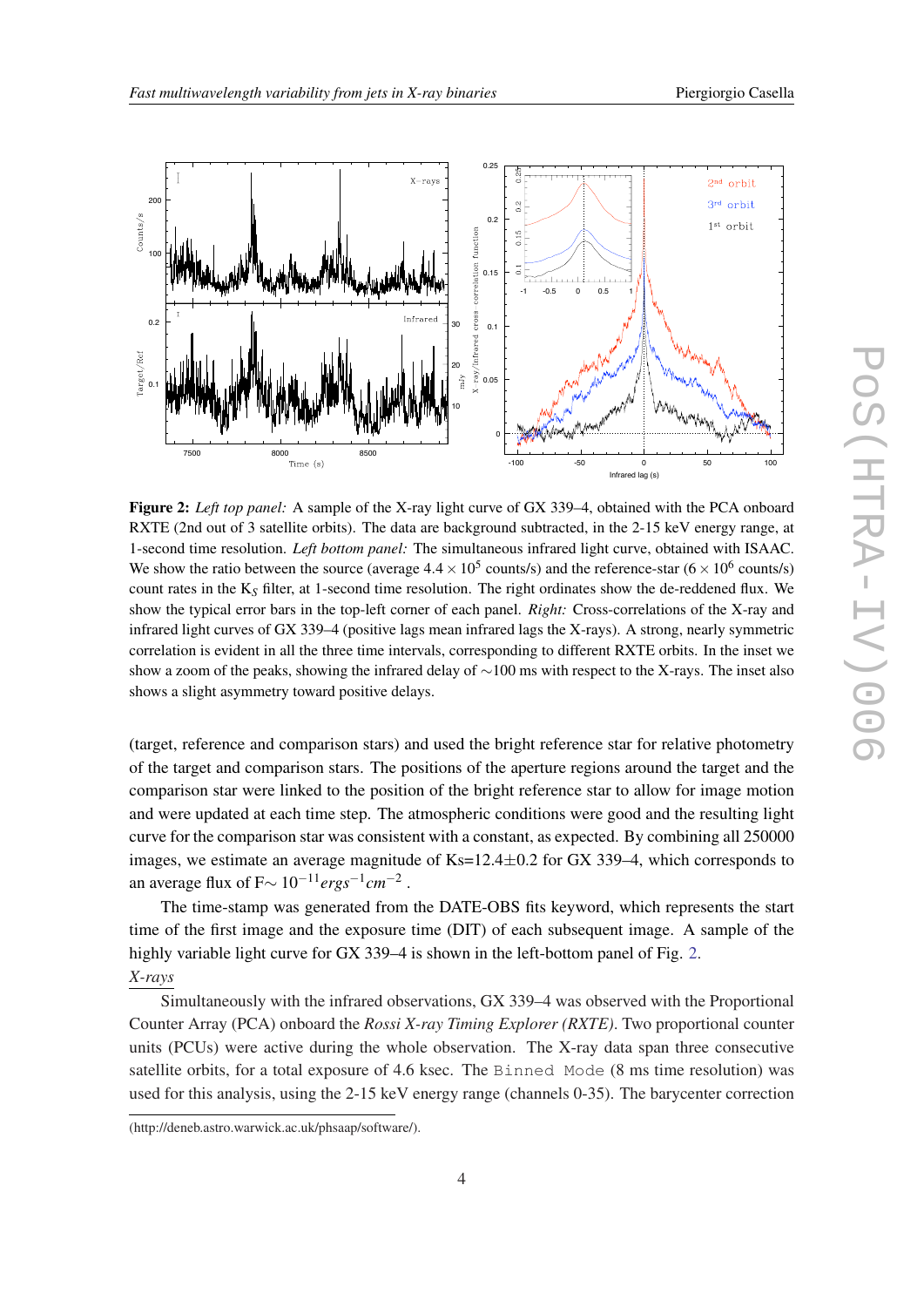<span id="page-4-0"></span>

Figure 3: *Left:* Auto-correlations of the X-ray and infrared light curves of GX 339–4 for the 2nd RXTE orbit. The two auto-correlation functions are somewhat overlapping on timescales of ∼40 seconds or longer, but the optical one becomes clearly narrower on short timescales. *Right:* X-ray (2-15 keV) power spectrum of the second RXTE orbit (upper curve), together with the power spectrum of the simultaneous infrared light curve (lower curve). The Poissonian noise has been subtracted from both spectra. The peak at ∼6 Hz in the infrared spectrum is instrumental. The high-frequency portion of the infrared spectrum has yet un-modeled systematics, which however do not affect the results presented here.

for Earth and satellite motion was applied. Standard HEADAS 6.5.1 tools were used for data reduction. In the left-upper panel of Fig. [2](#page-3-0) we show a sample of the light curve, corresponding to the second *RXTE* orbit. Spectral fitting with a power-law with photon index 1.6 results in a 2–10 keV unabsorbed flux of  $F_X \sim 1.4 \times 10^{-10}$  erg s<sup>-1</sup> cm<sup>-2</sup> (corresponding to a luminosity of  $L_X \sim 6 \times 10^{35} (\frac{d}{6 \ kpc})^2$  erg s<sup>-1</sup>).

#### 2.2 Timing analysis

Both datasets have an absolute time accuracy better than the time resolution used here: ISAAC data have a timing accuracy of about 10 ms (the readout time), while RXTE data have a timing accuracy of 2.5 µs [[23\]](#page-8-0).

From the light curves shown in the left panels of Fig. [2](#page-3-0) a strong correlation between X-ray and infrared flux is evident. Both long, smooth variability and short, sharper flares appear with similar relative amplitude in the two energy bands. In order to measure any time delay, we calculated a cross-correlation function (CCF) for each of the three *RXTE* orbits, without applying any detrending procedure. The results are shown in the right panel of Fig. [2](#page-3-0). The strong correlation is confirmed. The CCF appears highly symmetric and relatively stable over the three time intervals, with the change in amplitude simply reflecting the different variability amplitude in the light curves themselves. In the inset, we show a zoom on the peak of the CCF, which shows how the infrared emission lags the X-rays by 0.1 seconds, to which we associate an uncertainty of 30% (which includes systematics).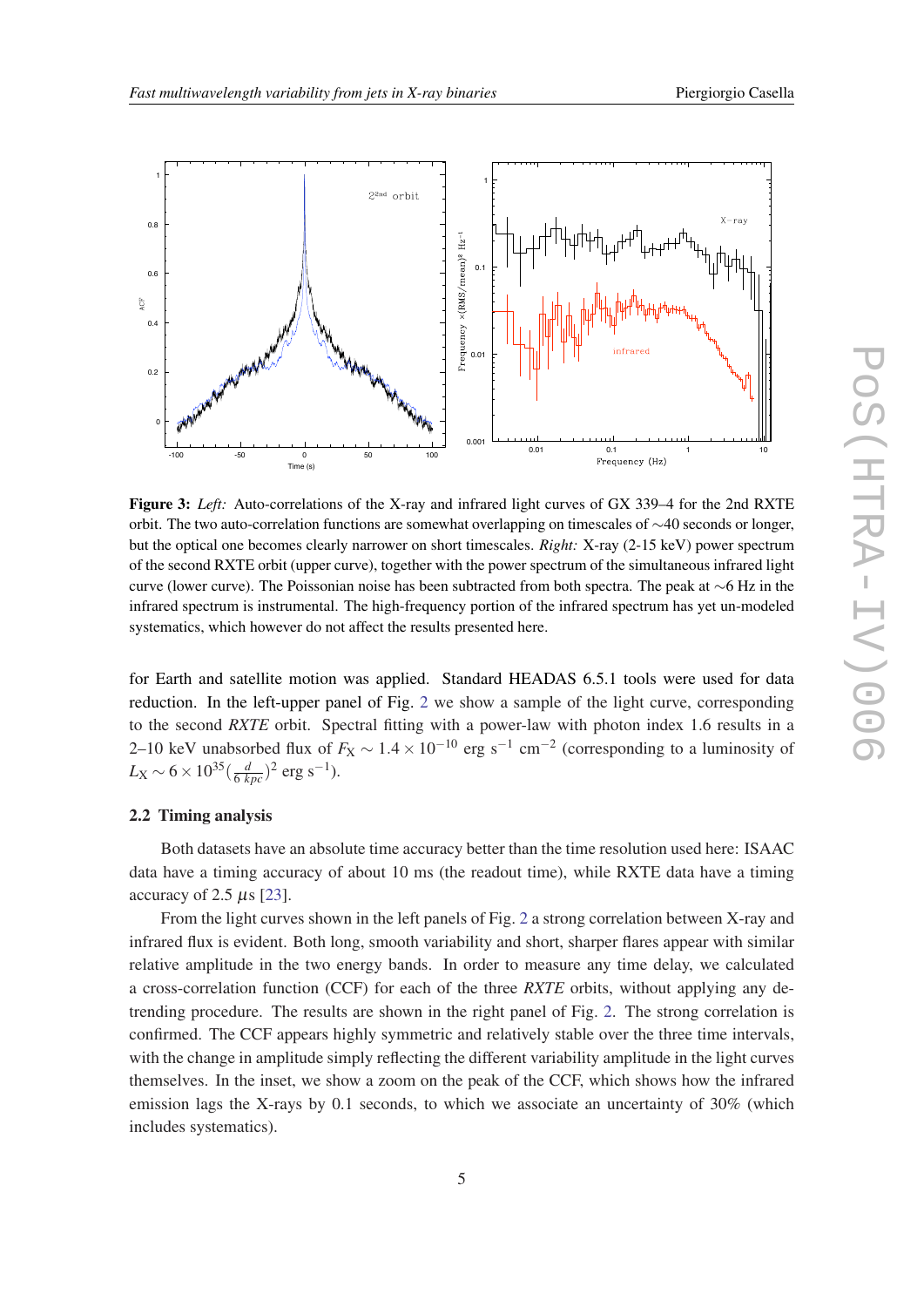For each RXTE orbit, we also calculated the auto-correlation functions and the Fourier power spectra of both the infrared and the X-ray light curves (in Fig. [3](#page-4-0) we plot those corresponding to the 2nd RXTE orbit). The Fourier power spectra were calculated after filling the gaps in the infrared light curve with simulated Poissonian noise. Different filling methods do not change the resulting power spectra significantly, especially at high frequencies.

#### 2.3 Strong evidences for a flickering jet

The main result of our work is the discovery of a strong correlation between the infrared and the X-ray variability in GX 339–4. The fact that the CCF is nearly symmetric and peaks at 100 ms, together with the optical ACFs being narrower than the X-ray ones (at least on timescales shorter than a few tens of seconds, see left panel of Fig[.3\)](#page-4-0) rules out a reprocessing origin for the infrared variability. If the infrared radiation arose from reprocessing of X-rays by the outer disk, the short time delay would imply a highly inclined disk. This would produce an highly asymmetric CCF, with a tail at long lags [\[35](#page-8-0)].

Additionally, power spectral analysis shows significant infrared variability (at least 5% fractional rms, see right panel of Fig. [3\)](#page-4-0) on timescales of ∼200 ms or shorter, which sets an upper limit of ~6× 10<sup>9</sup> cm to the radius of the infrared-emitting region. From (5% of) the observed infrared average flux of  $F \sim 1.5 \times 10^{-11}$  erg s<sup>-1</sup> cm<sup>-2</sup>, we derive a minimum brightness temperature of  $\sim$  2.5 × 10<sup>6</sup> K. Optically thick thermal emission of the derived size and temperature would result in a 2–10 keV flux in excess of  $10^{-5}$  erg s<sup>-1</sup> cm<sup>-2</sup>, which is not observed in the data. These values represent very conservative estimates: a smaller region emitting the infrared radiation would result in a higher brightness temperature, which would in turn result in a higher expected X-ray luminosity. With similar arguments we exclude thermal Bremsstrahlung emission. The existence of an infrared lag is also inconsistent with the magnetic corona model [\[31](#page-8-0)], in which the same population of electrons produces the infrared synchrotron emission and the X-ray Compton emission.

We conclude that the most plausible origin for the observed infrared variability is synchrotron emission from the inner jet. This is confirmed by nearly-simultaneous optical and infrared observations, obtained while the source was in the same low-luminosity state. Those data (Lewis et al., in prep.) show a flat or inverted spectrum (inconsistent with thermal emission from a disc or companion star), and long-timescale (∼minutes) variability stronger in infrared than in optical.

This result is a new, independent strong indication that jet synchrotron emission contributes significantly to the infrared radiation in this source. This is the first time that hard-state, compact jet emission has been securely identified to vary on sub-second timescales in an XB, although variability on similar dynamical timescales t*Dyn* (i.e., scaled to mass) had been already observed in Active Galactic Nuclei [\[40](#page-8-0)]. These data thus represent a further step forward towards a full unification of the accretion/ejection process over a broad range of black-hole masses.

#### 2.4 Jet speed and magnetic field

Our data strongly suggest that the variable infrared emission comes from the jet, although we cannot conclude whether it is optically–thick or –thin synchrotron. The X-ray emission is usually interpreted as Comptonized radiation from energetic plasma in the very inner regions of the accretion flow, although the actual emitting region is still an open issue (either a corona or the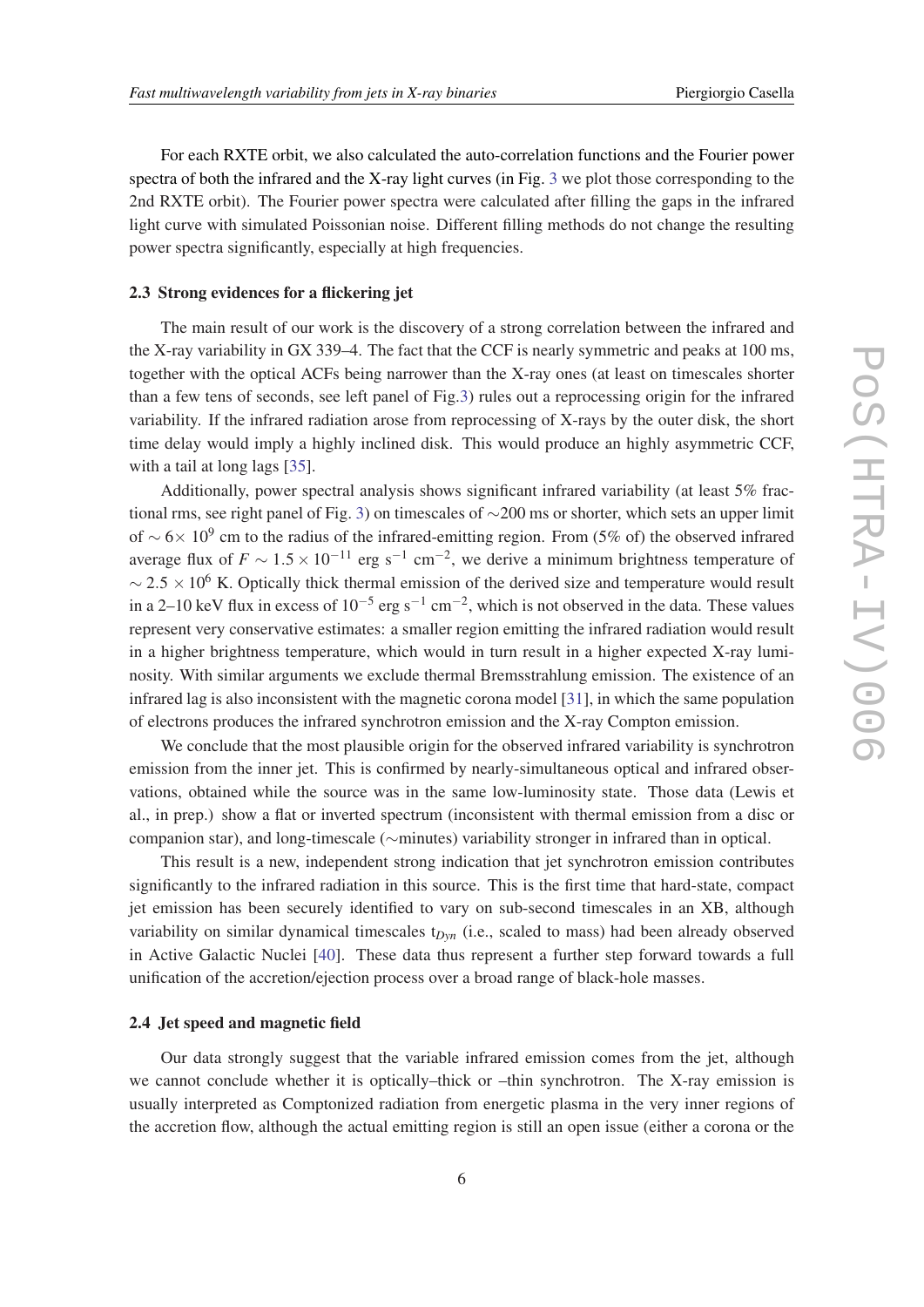base of the jet itself, for a discussion see [[30,](#page-8-0) [26](#page-8-0), ?]. Depending on the assumptions we make, we can obtain estimate of different parameters of the jet.

Namely, if we assume that the infrared emission is thick-synchrotron radiation from the jet, the observed time delay between the infrared and the X-ray variability can give us an upper limit (given the unknown time for the ejection to take place) to the travel time of the variability – thus presumably the matter – along the jet. Thus, given a measure of the jet elongation we could estimate the jet speed. Unfortunately such a measure is not available for GX 339-4; however, a jet elongation measurement has been reported from 8.4 GHz observations of another BH XB, Cyg X-1 [[42\]](#page-8-0). Thus, within the standard model for compact jets [[1](#page-7-0)] and assuming that the main physical properties of the jet do not change, we can rescale the jet elongation measured at radio wavelengths in the BH Cyg X-1 down to the infrared wavelengths, obtaining a measurement of the distance of the infrared-emitting region in the jet from the black hole in GX 339-4. With the caveats of the many key needed assumptions (see [\[4\]](#page-7-0) for a full discussion of the method and its underlying assumptions), we obtain a 3.3- $\sigma$  lower limit on the jet speed of  $\Gamma > 2$ .

We conclude that, if the infrared synchrotron emission is optically-thick, these data suggest that the jets from accreting stellar-mass BHs are at least mildly relativistic, also in their common low/hard state. If, as is widely suggested, the jet speed corresponds to the escape speed at the launch point, this might imply that the jet is launched from a region very close to the black hole itself.

If on the other hand both the infrared and the X-ray emission are from the very base of the jet, arising from thin-synchrotron radiation, then the above calculation does not hold anymore. Within such an assumption (we refer the reader again to [\[4\]](#page-7-0) for a full discussion of the caveats), the observed time delay between the infrared and the X-ray variability would represent the cooling time of the emitting electron population, from which we obtain an estimate for the magnetic field intensity in the jet of B $\sim 10^4$  Gauss.

## 3. The future

We have detected for the first time fast (sub-second) infrared variability from a jet in an Xray binary, discovering a clear correlation with the known X-ray variability. We have shown that, within a (large) number of assumptions, this type of data allow us to put quantitative constraints to the jet speed and internal magnetic field. Clearly the obtained estimates have several caveats, or at least large uncertainties. Nevertheless, the potential of the method is revealed, as it offers for the first time the possibility to track the accreting matter from the inflow out in and along the outflow.

Future monitoring observations with this technique will allow to refine these measurements, studying the relative dependency of these quantities with the varying accretion rate or total luminosity. In particular, observations performed simultaneously in (mid-)infrared, X-rays and optical at high time resolution will allow to securely disentangle the different varying components, and possibly separate emission from different regions along the jets. Observations in the hard state at different luminosities will provide information on the evolution of the jet characteristics (many of the uncertainties on the estimates reported above will not affect relative measurements), as for example possible jet acceleration. Similarly, observations in different states, possibly tracking the full spectral evolution during an outburst, will provide information on how and if the jet switches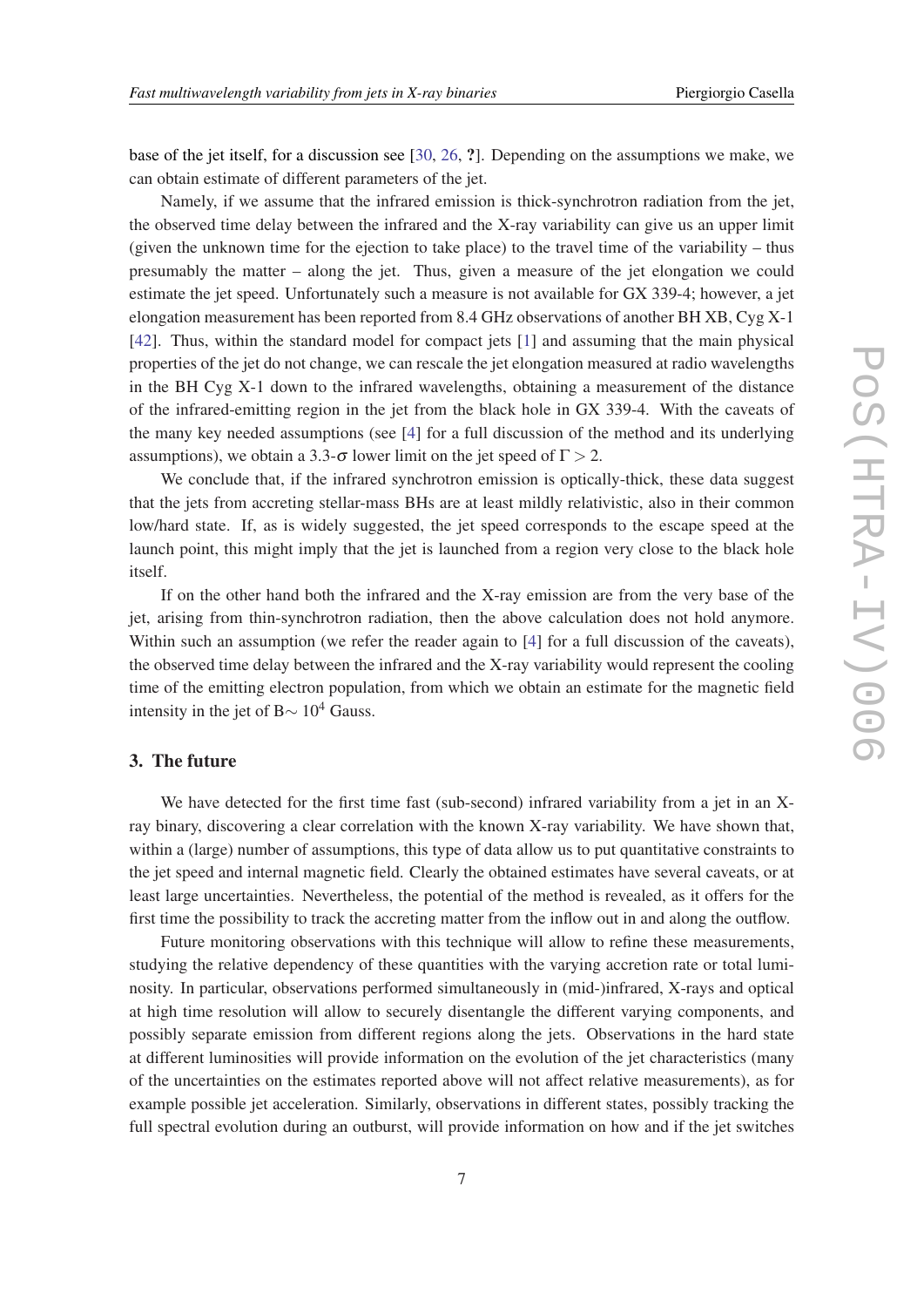<span id="page-7-0"></span>off (or on) during spectral transitions to (or out of) the soft state. Finally, similar observations of neutron-star X-ray binaries will allow to study how the jet properties depend on the type of accreting compact object, possibly unveiling the role of the event horizon and/or ergosphere in the jet-launching mechanism.

The scheduling of such observations is at present severely complicated from the scarcity of permanently mounted fast photometers (needed given the transient nature of the studied objects), and from the lack of *multi-wavelength* ones. Nevertheless, some observations have been successfully performed (thanks to the efforts of planners and observers of several facilities, including RXTE, VLT, ULTRACAM and SPITZER), and the analysis is in progress, while others have been approved and will be performed in the following months.

#### References

- [1] R. D. Blandford & A. Königl, 1979, ApJ, 232, 34
- [2] J. Cardelli, G. Clayton, J. Mathis, 1989, ApJ, 345, 245
- [3] P. Casella & A. Pe'er , 2009, ApJL, 703, L63
- [4] P. Casella, T. J. Maccarone, K. O'Brien, R. P. Fender, D. M. Russell, M. van der Klis, A. Pe'Er, D. Maitra, D. Altamirano, T. Belloni, G. Kanbach, M. Klein-Wolt, E. Mason, P. Soleri, A. Stefanescu, K. Wiersema, R. Wijnands, 2010, MNRAS Letters, 404, 21
- [5] S. Corbel, R. P. Fender, A. K. Tzioumis, M. Nowak, V. McIntyre, P. Durouchoux, R. Sood, 2000, A&A, 359, 251
- [6] S. Corbel, R. P. Fender, 2002, ApJ, 573, 35
- [7] M. Coriat, S. Corbel, M. M. Buxton, C. D. Bailyn, J. A. Tomsick, E. Körding, E. Kalemci, 2009, MNRAS, tmp1311
- [8] Cowley A. P., Schmidtke P. C., Hutchings J. B., Crampton D., 2002, AJ, 123, 1741
- [9] Dolan J. F., 1992, ApJ, 384, 249
- [10] Durant M., Gandhi P., Shahbaz T., Fabian A. P., Miller J., Dhillon V. S., Marsh T. R., 2008, ApJ, 682, 45
- [11] Eikenberry S. S., Patel S. G., Rothstein D. M., Remillard R., Pooley G. G., Morgan E. H., 2008, ApJ, 678, 369
- [12] Fender R.P., Gallo E., Jonker P.G., 2003, MNRAS, 343, 99
- [13] Fender R. P., Belloni T., Gallo E., 2004, MNRAS, 355, 1105
- [14] Fender R. P., 2006, Jets from X-ray binaries, in Compact Stellar X-Ray Sources, ed. W. H. G. Lewin & M. van der Klis (Cambridge: Cambridge University Press), 381-419
- [15] Gallo E., Fender R., Pooley G., 2003, MNRAS, 344, 60
- [16] Gallo E., 2007, AIP Conference Proceedings, 914, 715
- [17] Gandhi P., Makishima K., Durant M., Fabian A. C., Dhillon V. S., Marsh T. R., Miller J. M., Shahbaz T., Spruit H. C., 2008, MNRAS, 390, L29
- [18] Gandhi P., Dhillon V. S., Durant M., Fabian A. C., Kubota A., Makishima K, Malzac J., Marsh T. R., Miller J. M., Shahbaz T., Spruit H. C., Casella P., 2010, MNRAS, in press, arXiv:1005.4685